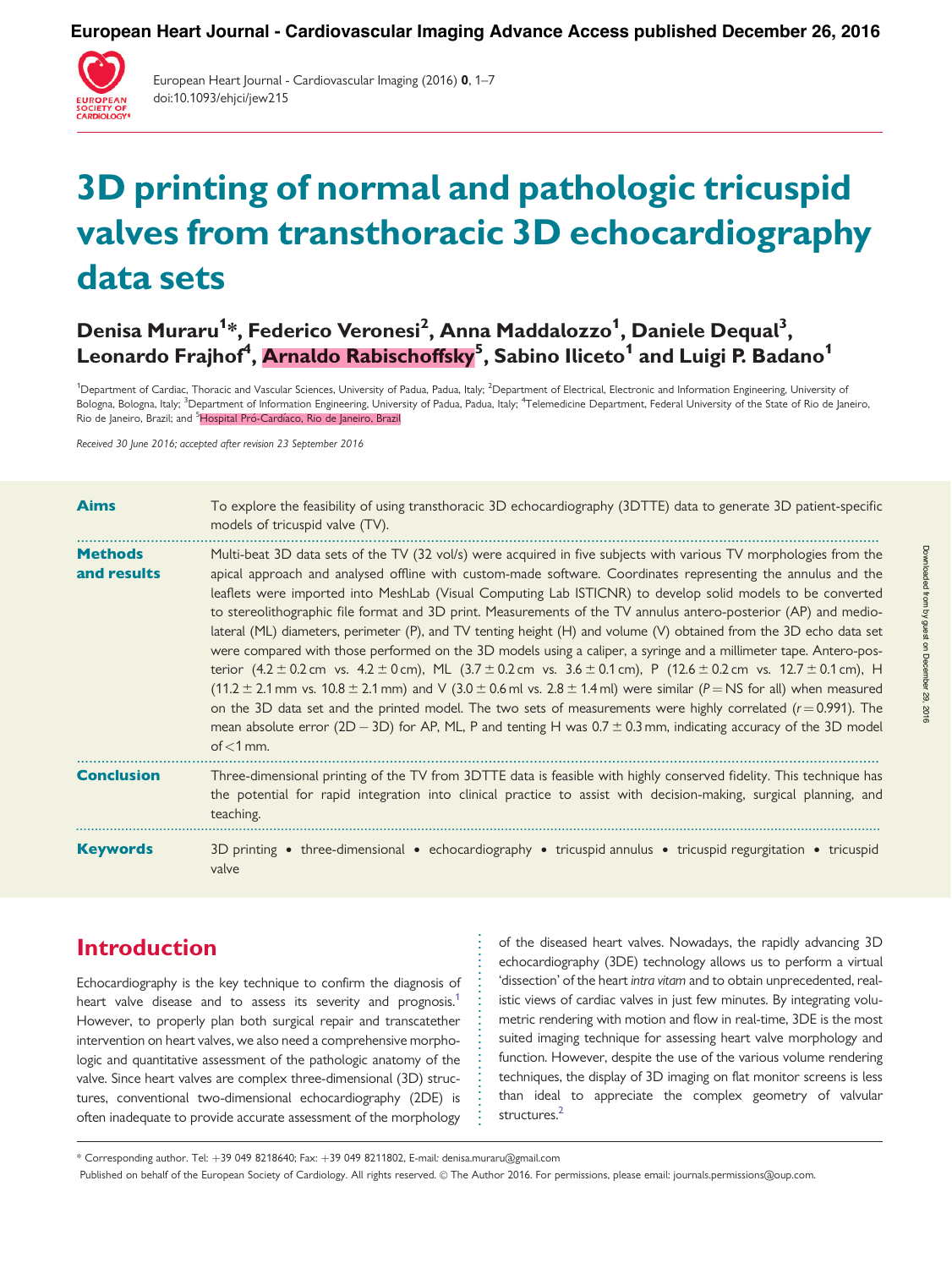Three-dimensional printing technology has significantly advanced in the past 10 years. $3,4$  $3,4$  Three-dimensional printers now have the capability to print at any scale from nearly any type of material.<sup>5</sup> They have been used in various biomedical applications from prosthesis manufacture<sup>3,[6–8](#page-6-0)</sup> to cell and tissue culture.<sup>5,9–11</sup> They have incredible spatial resolution to pick up on microscopic details. There is an emerging field involving the use of 3D simulation data in educa- $\frac{12-14}{\pi}$  and preprocedural planning,<sup>[15](#page-6-0)</sup> demonstrating excellent results in general, 8,16 including the cardiology and cardiovascular surgery fields.[15,17–19](#page-6-0) Typically, data obtained by cardiac magnetic resonance imaging or computed tomography are used to print highquality cardiac reconstructions, which may involve intravenous contrast, sedation, and ionizing radiation. There are few reports of 3D printing of transoesophageal echocardiography-based data sets of mitral valves, ventricular septal defects and perivalvular leaks.<sup>18,19</sup> However, transoesophageal echocardiography is uncomfortable for patients and unsuitable for routine assessment of the tricuspid valve (TV) due to its anterior position in the chest. On the other hand, the TV is more challenging to assess with conventional 2DE than mitral valve<sup>[20](#page-6-0),[21](#page-6-0)</sup> and there is no software package available to perform the quantitative assessment of the complex geometry of this valve which is critical to indicate tricuspid annuloplasty or replacement in patients who are candidates to left-sided valve surgery.<sup>1</sup> Therefore, we explored the feasibility of using transthoracic 3DE data to generate 3D printed patient-specific models of TV and compare measures derived from those models with corresponding measures obtained from the 3DE data sets of the TV.

# **Methods**

From our echocardiography database, we selected the 3D data sets of the TV obtained from one healthy volunteer and four patients with tricuspid regurgitation and various morphologies of the TV: functional tricuspid regurgitation with normal tricuspid annulus and leaflet tethering (pulmonary regurgitation in a child with repaired tetralogy of Fallot); functional tricuspid regurgitation with dilated annulus and mild leaflet tethering (paroxysmal atrial fibrillation); functional tricuspid regurgitation with dilated annulus and large leaflet tethering (pulmonary hypertension); organic tricuspid regurgitation with flail of the posterior leaflet. All patients were in sinus rhythm.

## Three-dimensional echocardiography

The 3D data sets of the TV were acquired using a commercially available system (Vivid E9, GE Vingmed, Horten, Norway) from the apical approach, with the patient in left lateral decubitus and using a focused right ventricular 4-chamber view. Multi-beat 3D datasets of the TV were acquired by combining six consecutive ECG-triggered sub-volumes in order to obtain high temporal and spatial resolution. Acquisitions were performed during breathhold and by avoiding patient or probe movement in order to obtain data sets free of stitching artefacts. Care was taken to encompass the entire TV in the data sets throughout the cardiac cycle. The selected data sets were cropped and rotated to obtain en face views of the TV from both the atrial (Supplementary data online, Video 1) and ventricular (Supplementary data online, Video [2](#page-2-0)) perspectives in order to visually check the quality of the rendering, absence of artefacts, and dropouts (Figure 1).



Figure I Volume rendering display of a normal TV imaged using transthoracic 3DE shown with the anatomic specimens.

The TV is shown from both the right atrial (obtained after cropping the right atrial roof, panel (A) and the right ventricular (obtained after cropping the right ventricle, panel (B) perspectives. Corresponding anatomic specimens (courtesy of Prof. Cristina Basso, Cardiovascular Pathology, University of Padua, Italy) are shown in panels (C and D), respectively.

Ant, anterior tricuspid leaflet; AV, aortic valve; Post, posterior tricuspid leaflet; RAA, right atrial appendage; RVOT, right ventricular outflow tract; Septal, septal tricuspid leaflet. TV, tricuspid valve.

## Image analysis

. . . . . . . . . . . . . . . . . . . . . . . . . . . . . . . . . . . . . . . . . . . . . . . . . . . . . . . . . . . . . . . . . . . . . . . . . . . . . . . . .

Then the data sets were imported in a custom-made software package for quantitative assessment of the TV. Initialization started with multi-planar reconstruction to allow the operator to identify the optimal 4-chamber view in combination with the orthogonal longitudinal view. Then, initialization of the tricuspid annulus was manually performed in the mid-systolic frame by marking valve hinge points at end-diastole and end-systole (Figure [2](#page-2-0)). This initialization was performed in eight rotated planes around the TV centre point. Further editing was allowed on any user-identified rotational plane. Input from the user was interactively resampled to 80 points along the annulus using smooth spline interpolation. These 80 points were then automatically tracked throughout the cardiac cycle to obtain the following TA measurements: area (computed as the sum of the triangles composing the 3D mesh connecting all the annulus points), instantaneous area change, perimeter (computed as the sum of the distances between consecutive annulus points), long- and short-axis dimensions and circularity (ratio of short- to long-axis dimensions) (Supplementary data online, Video [3](#page-3-0)). The three commissural points were then manually identified on the 3D looping image with superimposed annulus. Finally an automatic algorithm identified the surface defining the three TV leaflets by means of edge detection (Figure [2](#page-2-0)). Then a surface rendering of the valve was displayed (Supplementary data online, Video [4](#page-3-0)). The software package provided automatic measurement of annulus height, area and perimeter, intercommissural distances, tenting height and volume, leaflet areas and angles.

Using specialized segmentation software (MeshLab, Visual Computing Lab ISTICNR), a 3D digital model of the TV was created. The process for creating a printable 3D model from a set of point co-ordinates, known as meshing, is composed of two parts. In the first part, the point cloud is connected with triangles to create a manifold oriented surface. In the second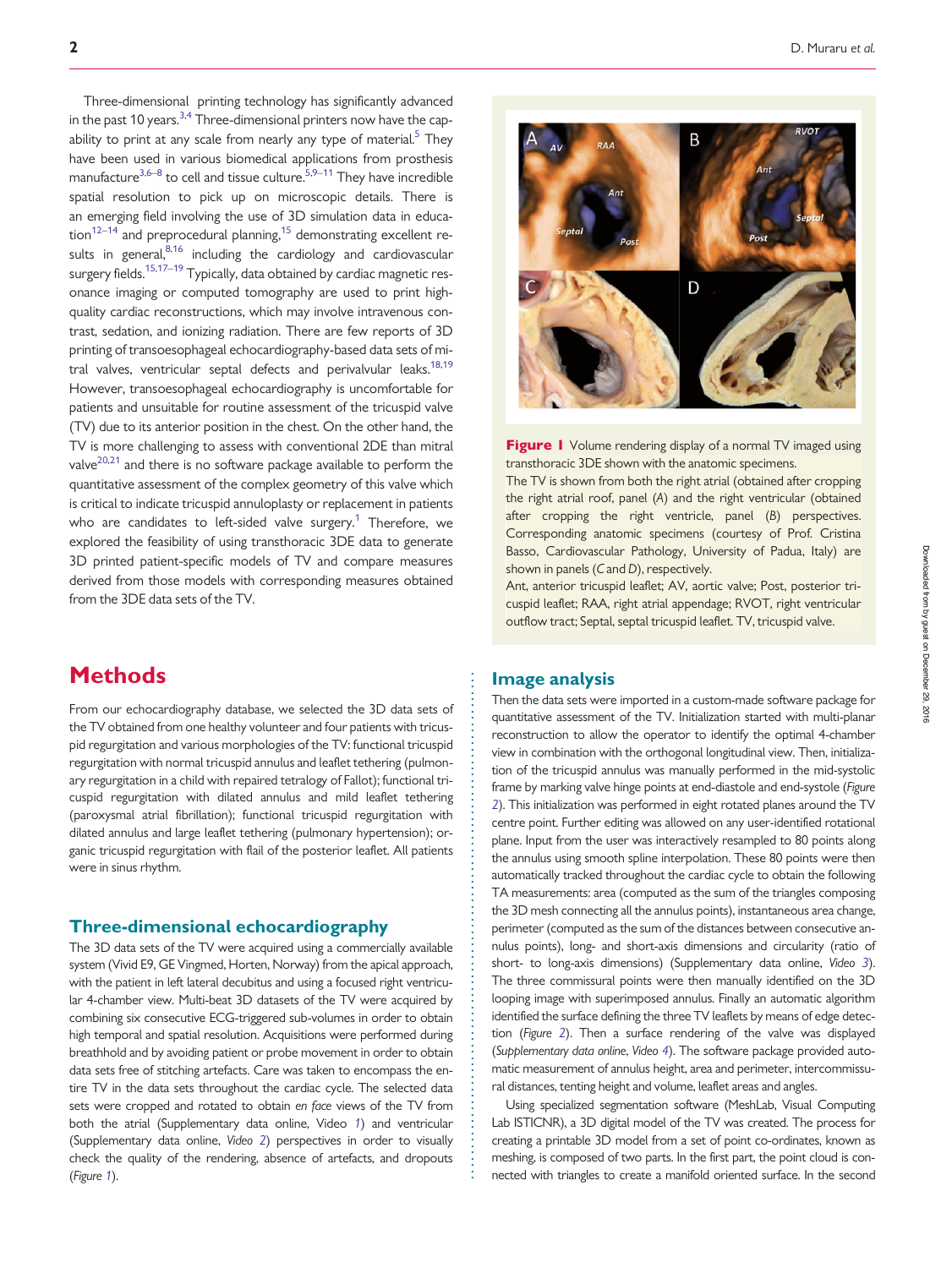<span id="page-2-0"></span>

Figure 2 Segmentation of the tricuspid valve by custom software package.

Initially, the optimal four-chamber view (A) in combination with the orthogonal two-chamber view (B) are identified manually using multi-planar slicing of the 3D data set. The tricuspid annulus is initialized in mid-systole by placing dots (purple points) at the valve hinge points (panels A and B). This manual initialization is repeated in eight rotated planes around the tricuspid annulus. These points are automatically tracked to obtain measurements of the tricuspid annulus area, perimeter and diameters throughout the cardiac cycle. The three commissural points are then manually identified on the 3D looping image with superimposed annulus (Panel C). Finally, an automatic algorithm identifies the surface of the three leaflets by means of edge detection, and a surface-rendering of the tricuspid valve leaflets and annulus is displayed (Panel D), allowing quantitative analysis of annulus height, tenting height and volume, leaflet areas and angles, and intercommissural distances. 3D, three-dimensional echocardiography.

> . . . . . . . . . . . . . . . . . . . . . . . . . . . . . . . . . . . . . . . . . . . . . . . . . . . . . . . . . . . . . . . . . . . . .

. part, a fixed thickness is added to the surface, to create the 3D volume. The thickness has been set to 1.5 mm as the best trade-off between robustness and flexibility of the final printed valve. The 3D digital models were exported as stereolithographic files and sent for printing at a 1:1 scale using an EOS FORMIGA P110 (Electro Optical Systems, Munich, Germany) (Figure [3](#page-3-0)).

Measurements of the TV annulus AP and  $ML^{22}$  diameters, TV tenting height, TV annulus perimeter (P) and TV tenting volume obtained quantitative analysis of the 3DE data sets were compared with those performed directly on the 3D printed models using a caliper (Figure [4](#page-3-0)), a millimeter tape and a syringe (Figure [5](#page-4-0)), respectively.

## Statistical analysis

Measurements were tabulated. Absolute error for each measurement was also calculated as the absolute difference of the measurement performed on the 3D echo images and on the printed model, and SEM and standard deviation were derived. A Bland-Altman analysis was performed for assessing the agreement between measurements performed on the 3D echo images and on the printed model.

## **Results**

From December 2010 to July 2014, 3D multi-beat full volume acquisitions of the TV were attempted in 225 healthy volunteers

and 423 patients. Feasibility was 95% in healthy volunteers (all of them preselected for good apical acoustic window), and 78% in patients (88% in patients in sinus rhythm and 47% in patients with atrial fibrillation). In patients with sinus rhythm, the main reasons which prevented a successful 3D full-volume acquisition were: frequent ectopic beats (12 patients), limited acoustic window (11 patients), insufficient patient cooperation for breatholding (7 patients), and persistent stitching artefacts despite several acquisition attempts (6 patients).

Among the five subjects whose data sets were selected for testing the feasibility of 3D printing the TV, all five TV were successfully printed (Figure [6](#page-4-0)) and the total time from data set acquisition to final 3D model and stereolithographic file generation was approximately 90 min. The time needed for printing the mesh varies from few minutes to half an hour depending from the complexity of the valve anatomy.

Comparing measurements obtained from slicing the 3D echo data set at the annulus level with those performed directly on the 3D models (Figure [4](#page-3-0)), we found that AP (4.2  $\pm$  0.2 cm vs. 4.2  $\pm$  0 cm; P = NS) and ML (3.7  $\pm$  0.2 cm vs. 3.7  $\pm$  0.1 cm; P = NS) diameters, as well as P (12.6  $\pm$  0.2 vs. 12.7  $\pm$  0.1 cm: P=NS) were similar when measured on the 2D slice and the 3D model. Moreover, the two sets of measurements were highly correlated,  $(r= 0.991)$ . The mean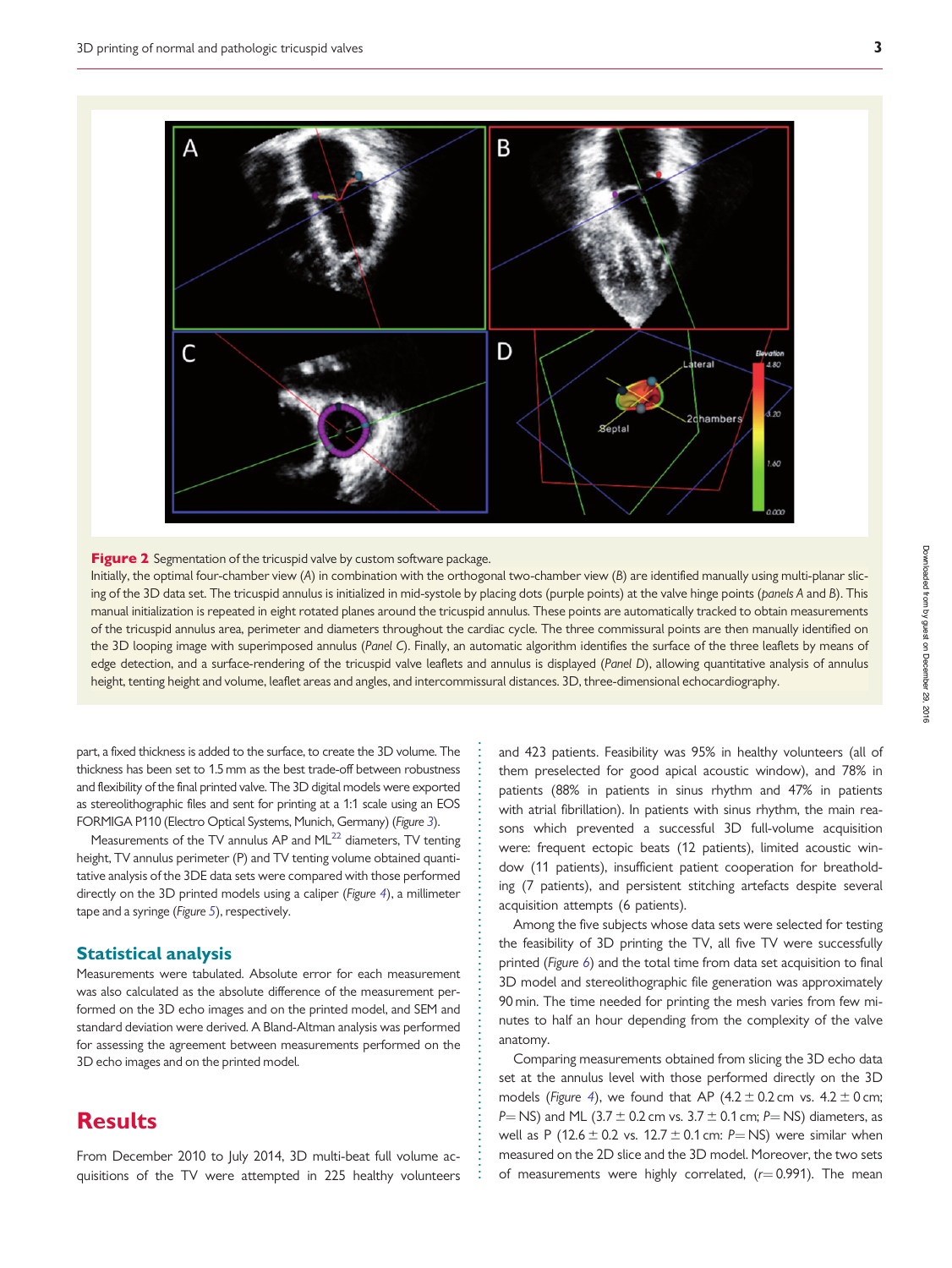<span id="page-3-0"></span>absolute error (2D - 3D) for AP, ML and P were  $\le 0.7 \pm 0.3$  mm, indicating accuracy of the 3D model of  $<$ [1](#page-5-0) mm (Table 1).

In addition, other measurements which are clinically useful to plan surgery like TV tenting height  $(11.2 \pm 2.1 \text{ mm})$  vs.  $10.8 \pm 2.1 \text{ mm}$ ; P = NS) and volume (3.0  $\pm$  0.6 ml vs. 2.8  $\pm$  1.4 ml; P = NS) could also be performed directly on the model obtaining values which are similar to those measured on the 3D echo data sets (Figures 4 and [5](#page-4-0)) (Tabl[e1](#page-5-0)).

Finally, linear and perimeter measurements performed on the 3D physical model were highly reproducible with intra- and interobserver variability  $0.5 \pm 1$  mm and  $0.8 \pm 1$  mm, respectively.

## **Discussion**

This is the first study to report on the feasibility and the accuracy of 3D printed models of the TV obtained from 3DE data sets acquired using the transthoracic approach. The main results of our study can be summarized as: (i) transthoracic acquisition of 3DE data sets of the TV is highly feasible in both normal subjects and patients; (ii) three-dimensional printed physical models of the TV can be effectively and quickly obtained from transthoracic 3DE data sets; (iii) linear and volume measurements performed on 3D printed TV models are similar to those obtained from the volume-rendered images and are



. . . . . . . . . . . . . . . . . . . . . . . . . . . . . . . . .

Figure 3 Workflow associated with printing a 3D solid model of the tricuspid valve.

A sample of workflow is shown diagrammatically from the transthoracic acquisition of the 3DE data set, to its segmentation, creation of a virtual 3D model and stereolithographic file that can be printed using any commercially available 3D printer. The 3D solid model of the valve can be used to appreciate valve morphology and perform qualitative and quantitative analysis useful for pre-procedural (surgical or interventional) planning and teaching. 3D, three-dimensional.



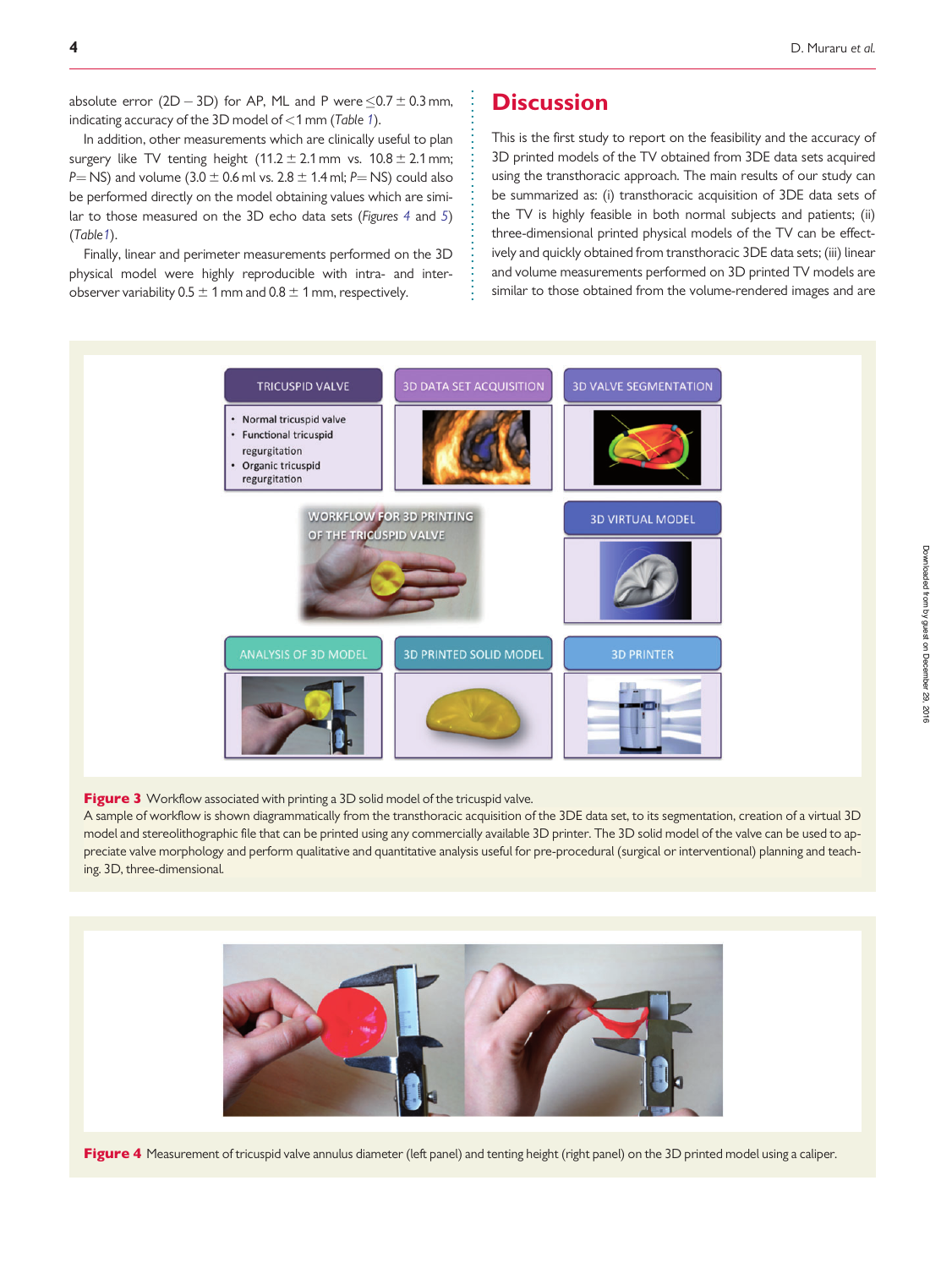<span id="page-4-0"></span>easy to perform; (iv) 3D printed models allow to better appreciate TV 3D shape and leaflet morphology compared to virtual rendered models.

In asymptomatic patients with less than severe tricuspid regurgitation undergoing cardiac surgery for left-sided valvular lesions, indications to tricuspid annuloplasty/valve replacement are controversial (the level of evidence is only C) and based on the measurement of tricuspid annulus diameter in apical 4-chamber view using 2DE. However, a single linear measurement taken from a single 2DE apical view has been shown to be poorly reproducible and unlikely to describe the dynamic, complex



Figure 5 Measurement of the tricuspid valve tenting volume using the 3D printed model filled with water and a syringe.

3D geometry of the TV. Moreover, innovative TV interventions require an advanced understanding of spatial relationships among the compo-nents of TV apparatus.<sup>[23–25](#page-6-0)</sup> Finally, in the last few years there has been a dramatic increase of investigative catheter-based therapies for tricuspid functional regurgitation that involve both modification of tricuspid apparatus structures and implantation of novel devices.<sup>26</sup> Despite the technical advancements and the incremental clinical use of 3DE that has definitely improved our understanding of pathophysiology and functional anatomy of the regurgitant  $\mathsf{TV}^{20,21,27}_n$  the effectiveness of displaying 3D data sets as projections on 2D flat panels has been questioned.<sup>2</sup>Three-dimensional printing of the TV has the potential to allow us to move a step forward in understanding and quantifying tricuspid annulus geometry, elevating our impressions from textured flatpanel coloured perspectives to actual exploration of the complex geometry of the TV, with the potential to guide personalized care of patients with functional and organic tricuspid regurgitation.<sup>28</sup>

Our data show that despite the TV is difficult to image using 3D transesophageal echocardiography, cardiac magnetic resonance and computerized tomography due to its position in the chest, its spatial orientation and the thin leaflets, acquisition of 3D full volume data sets of the TV from the transthoracic approach with a good spatial and a reasonable temporal resolution was quite feasible. Our results have been confirmed by others<sup>[29,30](#page-6-0)</sup> and are quite encouraging for the systematic application of 3D transthoracic echocardiography to assess the TV in the clinical routine of the echocardiography laboratory.

Despite over the past few years both clinical cardiologists and cardiac surgeons have become more and more aware of the morbidity and mortality related to the presence of functional tricuspid regurgitation in patients with successful surgery of left heart valve surgery,



. . . . . . . . . . . . . . . . . . . . . . . . . . . . . . . . . . . . . . . . . . . . . . . . . . . . . . . . . . . . . . . . . . . . . . . . . . . . . . . . . . . . . . . . . . .

Figure 6 Three-dimensional printed models of five subjects with various conditions and tricuspid valve morphologies. From the left to right: normal tricuspid valve; functional tricuspid regurgitation with leaflet tethering and normal annulus size (child with repaired tetralogy of Fallot); organic post-traumatic tricuspid regurgitation with flail of the posterior leaflet; functional tricuspid regurgitation with dilated annulus and mild leaflet tethering (paroxysmal atrial fibrillation); functional tricuspid regurgitation with severely dilated annulus and large leaflet tethering (pulmonary arterial hypertension). A 1 Euro coin is shown for an easier appreciation of the actual size of the valves.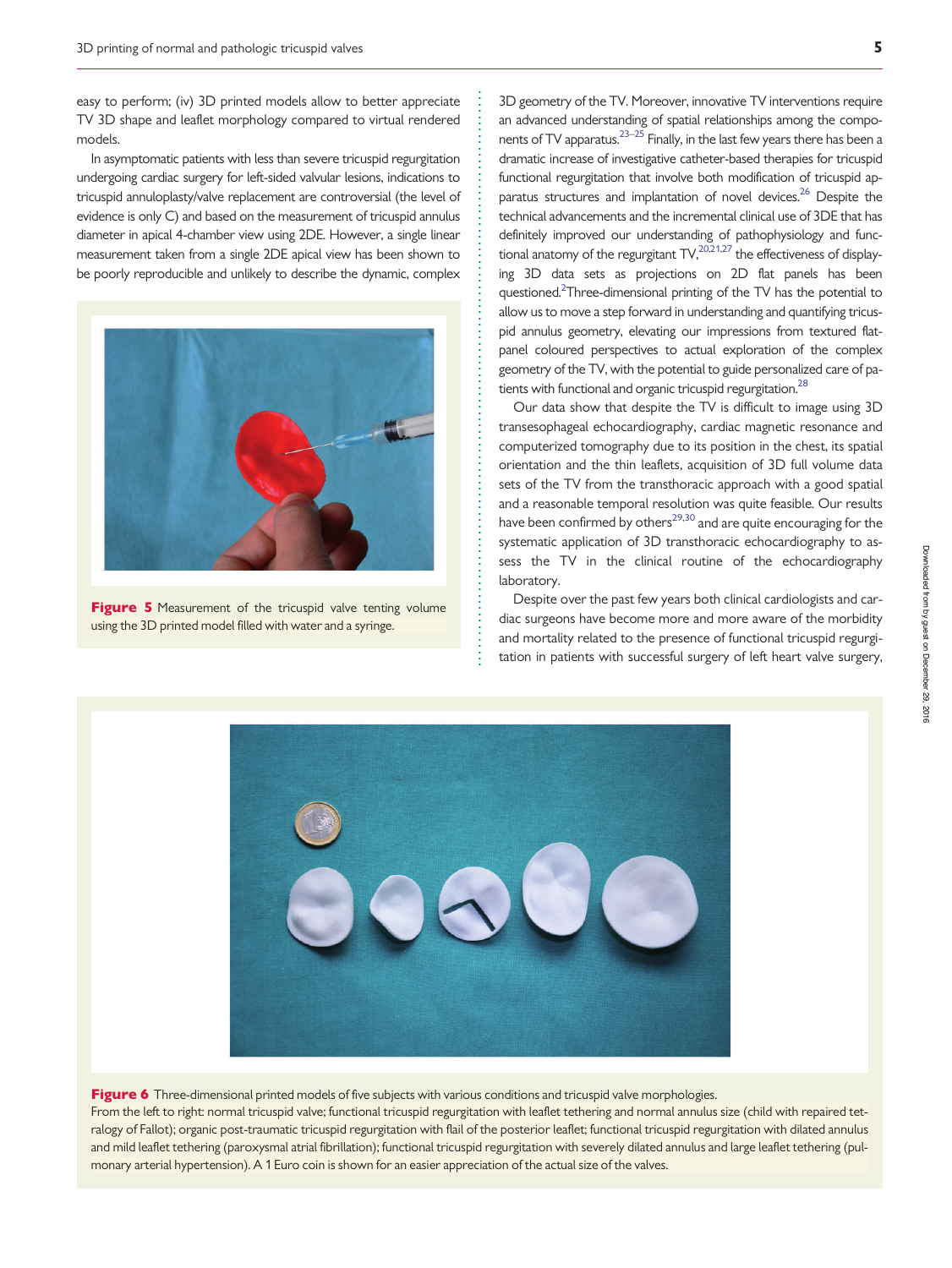<span id="page-5-0"></span>Table 1 Comparison of measurements describing TV geometry performed on the 3D data set using the custom made software and directly on the 3D printed model using a caliper, a millimeter tape and a syringe, respectively

|         | <b>Tricuspid annulus</b><br>antero-posterior<br>diameter (mm) |       | <b>Tricuspid annulus</b><br>medio-lateral<br>diameter (mm) |       |       | <b>Tricuspid annulus</b><br>perimeter (mm) |       |       | <b>TV</b> leaflet<br>tenting height(mm) |           |           | <b>TV</b> tenting volume(ml) |           |       |           |
|---------|---------------------------------------------------------------|-------|------------------------------------------------------------|-------|-------|--------------------------------------------|-------|-------|-----------------------------------------|-----------|-----------|------------------------------|-----------|-------|-----------|
| Patient | 3D DS                                                         | 3D PR | Λ                                                          | 3D DS | 3D PR | Λ                                          | 3D DS | 3D PR | $\Lambda$                               | 3D DS     | 3D PR     | Λ                            | 3D DS     | 3D PR | Δ         |
|         | 40.2                                                          | 39.0  | $\cdot$                                                    | 33.8  | 35.0  | 1.2                                        | 119.0 | 120.0 | 1.0                                     | 6         | 6         | 0                            |           |       |           |
|         | 48.7                                                          | 48.0  | 0.7                                                        | 48.0  | 48    | $\Omega$                                   | 155.7 | 157.0 | 1.3                                     | 16        | 15        |                              |           | 4     |           |
|         | 49.0                                                          | 49.0  | 0.0                                                        | 34.0  | 34.0  | $\Omega$                                   | 135.3 | 137.0 | 1.7                                     | 13        | 13        | 0                            |           | 3.5   | 0.5       |
| 4       | 34.0                                                          | 35.0  | 1.0                                                        | 32.0  | 30.0  |                                            | 100.6 | 101.0 | 0.4                                     | 9         | 9         | 0                            |           |       |           |
|         | 38.1                                                          | 38.5  | 0.4                                                        | 36.4  | 36.5  | 0.1                                        | 116.9 | 118.0 | 1.1                                     | <b>NA</b> | <b>NA</b> | ΝA                           | <b>NA</b> | ΝA    | <b>NA</b> |

3D, three-dimensional;  $\Delta$ , absolute difference; DS, data set; NA, not applicable (TV flail); PR, printed model; TV, tricuspid valve.

. indications for tricuspid annuloplasty in such patients are based on elusive evidences (class  $C<sup>1</sup>$  and, differently from the mitral and aortic valves, software packages allowing quantitative assessment of 3D data sets of the TV are lacking.

The possibility to obtain a 3D printed TV from a 3DE data set and to both directly visualize the morphological changes occurred in the diseased valve and measure the parameters needed for surgical planning have great potential to help to identify patientspecific reparative strategies, particularly in complex or congenital TV abnormalities. 3D printing could be useful to design new transcatheter devices to help those patients who are judged to be at high surgical risk. Among the novel percutaneous procedures for TV repair that are currently being tested, $26$  the transcatheter annuloplasty techniques may derive a particular benefit from the application of 3D printing to obtain patient-specific measurements of TV annular perimeter and non-planar area, as well as to quantitate leaflet tenting volume and post-procedural changes on leaflet geometry and coaptation as a consequence from annulus shrinking. This is of utmost importance, since not all patients with annulus dilation may be optimally treated by restrictive annuloplasty procedures only.<sup>[23](#page-6-0)</sup> Thus, 3D printing could become a useful adjunct for identifying those patients with the most suitable TV anatomy (i.e. predominant annulus dilation and absent/minor leaflet tethering) for this type of procedure.

The possibility to reproduce 3D printed copies of cardiac anatomic specimens from ultrasound data will allow a routine use of 3D printing technology in medical education. 3D printed reproductions of cardiac structures are durable and reasonably unexpensive, relatively easy to reproduce in multiple copies, and 3D non-invasive imaging capabilities are cost-effective and widely available nowadays. Thus, 3D printing appears promising as an attractive alternative or adjunct in medical teaching for universities with limited/no access to cadavers for teaching purposes due to financial or logistical reasons, and social or cultural barriers in some countries. Finally, 3D printing may be useful to study flow-related physiology and to replicate pathologic haemodynamic conditions for a more in-depth understanding of valvular dysfunction, albeit this application is limited at present by lack of tissue-specific materials.<sup>[31](#page-6-0)</sup>3D printing of the TV using material which physical characteristics resemble biological tissues may fasten the development of patient-specific devices and reduce the cost of their development.

In our study, we were able to reproduce static models of the TV annulus and leaflets at mid-systole using a custom-made prototype software. Although this software could be theoretically adapted also for obtaining 3D models of mitral or aortic annuli, several software packages for mitral and aortic valve analysis by 3DE are already commercially available, allowing to obtain valve-specific modelling and meshes that can be used for 3D printing.<sup>19</sup> Since valves are highly dynamic structures during the cardiac cycle, one may question the reliability of planning surgical repairs based on a static model of the valve. Ideally, a printed model would be able to somehow mimic the anatomic and potentially physiologic changes that occur during the cardiac cycle. However, surgical indications have been based so far on questionable linear measurements of TV annulus taken on a single two-dimensional view at end-diastole. In addition, some preliminary data have shown the possibility to use special material that can resemble the physiological characteristics of the biological tissue when the structure is inserted in a pulsatile flow imaging circuit.<sup>[31](#page-6-0)</sup>

#### Study limitations

. . . . . . . . . . . . . . . . . . . . . . . . . . . . . . . . . . . . . . . . . . . . . . . . . . . . . . . . . . . . . . . . . . . . . . . . . . . . . . . . . . . . . . . . . . . . . . . . . . . . . . . . . . . . . . . . . . . . . . . . . . .

The number of 3D printed valves in our study was small and we did not test the accuracy of our measurements against any gold standard. However, a real gold standard for tricuspid annulus and valve geometry measurements is difficult to find since intraoperative measurements are highly variable depending on the traction performed by the surgeon on the annulus,<sup>32</sup> and cardiac magnetic resonance and computerized tomography provide only tomographic slices to be measured not truly representing the complex 3D geometry of the TV.

We have obtained 3D prints of TV annulus and leaflets using monochrome 3D printing technology from surface-rendered models obtained by prototype software. Therefore, our 3D printed models of TV did not allow to reproduce fine anatomical details of the valve, such as the exact localization and the distance between commissures. Our models also did not include other components of TV apparatus (such as chordae, papillary muscles), nor displayed spatial relationships with right heart structures (caval veins, right atrium, right ventricle, right coronary artery etc) that can be more readily obtained with other imaging modalities, such as  $3D$  angio  $CT<sup>26</sup>$  With the current 3D ultrasound and printing technology, thin mobile structures, such as valves and the subvalvar apparatus, remain challenging to recreate. For more realistic 3D prints of the heart from 3D echo data (capable of replicating all the relevant anatomic structures included in